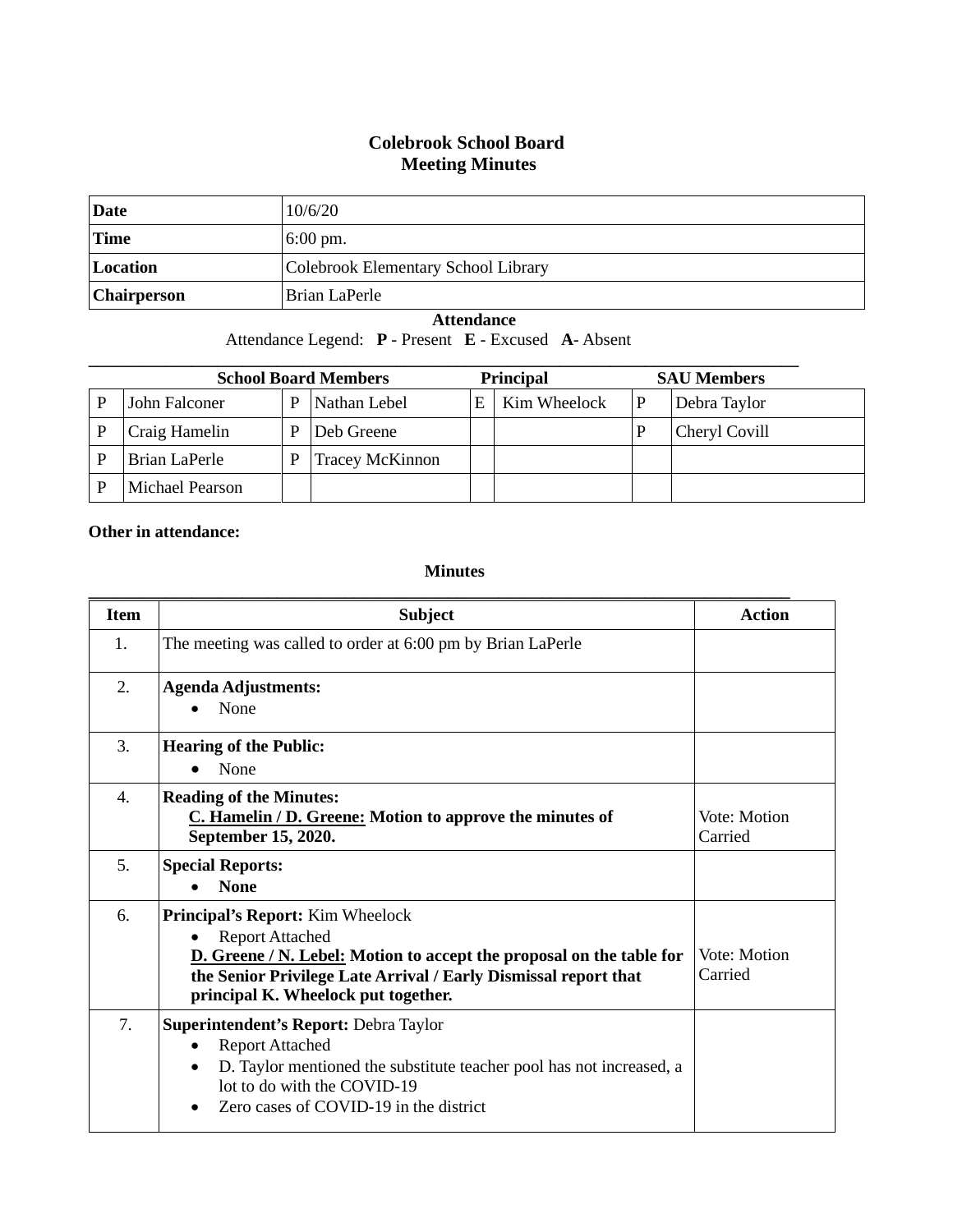| 8.  | Business Administrator's: Cheryl Covill                                                                                           |              |
|-----|-----------------------------------------------------------------------------------------------------------------------------------|--------------|
|     | C. Covill went through the budget Analysis report and spoke on                                                                    |              |
|     | different sections.                                                                                                               |              |
|     | J. Falconer / C. Hamelin: Motion to put Assistant Principal back                                                                  | Vote: Motion |
|     | into the budget for the upcoming year.                                                                                            | Carried      |
|     | New bus should be here around November                                                                                            |              |
|     | C. Covill spoke on stipend for technology position, post in house                                                                 |              |
|     | first                                                                                                                             |              |
|     | Servpro- clean up from water damage, sent to the insurance                                                                        |              |
|     | company                                                                                                                           |              |
|     | C. Covill spoke on work that needs to be done on the wall and<br>asking the boards permission to move forward                     |              |
|     | C. Covill mentioned the staff and Chris Hebert have been working                                                                  |              |
|     | weekends to get everything done                                                                                                   |              |
|     |                                                                                                                                   |              |
| 9.  | NH School Board Association Business: John Falconer                                                                               |              |
|     | Keep checking emails                                                                                                              |              |
| 10. | Co-Curricular Committee Report: Brian LaPerle                                                                                     |              |
|     | None                                                                                                                              |              |
|     |                                                                                                                                   |              |
| 11. | <b>Building Committee: Craig Hamelin</b>                                                                                          |              |
|     | D. Taylor read a letter from Sarah Masters on leasing a small portion                                                             |              |
|     | of the Colebrook Academy for meals for seniors. D. Taylor will                                                                    |              |
|     | come back to the board at the next meeting with more information<br>Some feedback from the article in the newspaper on Susie Nash |              |
|     | proposal                                                                                                                          |              |
| 12. |                                                                                                                                   |              |
|     | <b>Policy Committee Report: Deb Greene</b><br>Policy list attached                                                                |              |
|     | J. Falconer / N. Lebel: Motion to accept and adopt the policies in the                                                            | Vote: Motion |
|     | attached list.                                                                                                                    | Carried      |
| 13. | <b>Negotiations Committee Report: John Falconer</b>                                                                               |              |
|     | Negotiations with two different groups                                                                                            |              |
|     | Next meeting will be on October 7                                                                                                 |              |
| 14. | <b>Curriculum Committee Report: Deb Greene</b>                                                                                    |              |
|     | None                                                                                                                              |              |
|     |                                                                                                                                   |              |
| 15. | <b>Technology Committee Report: Nathan Lebel</b><br>Next meeting on October $13th$ @ 5:30 at the CES library                      |              |
|     |                                                                                                                                   |              |
| 16. | <b>Regional Committee Report: Brian LaPerle</b>                                                                                   |              |
|     | Held a good meeting last Thursday, discussion on what is the goal                                                                 |              |
|     | they want people to know                                                                                                          |              |
|     | B. LaPerle mentioned within thirty days there should be something<br>$\bullet$<br>to bring to the board for any feedback          |              |
|     | Hoping to have the financial numbers by December 1st                                                                              |              |
| 17. | <b>Unfinished Business:</b>                                                                                                       |              |
|     | NEK Choice virtual learning                                                                                                       |              |
|     | D. Taylor talked on the program and the cost for Vermont<br>O                                                                     |              |
|     | students                                                                                                                          |              |
|     | K. Conroy looking at the VLAC policy and will bring back to<br>$\circ$                                                            |              |